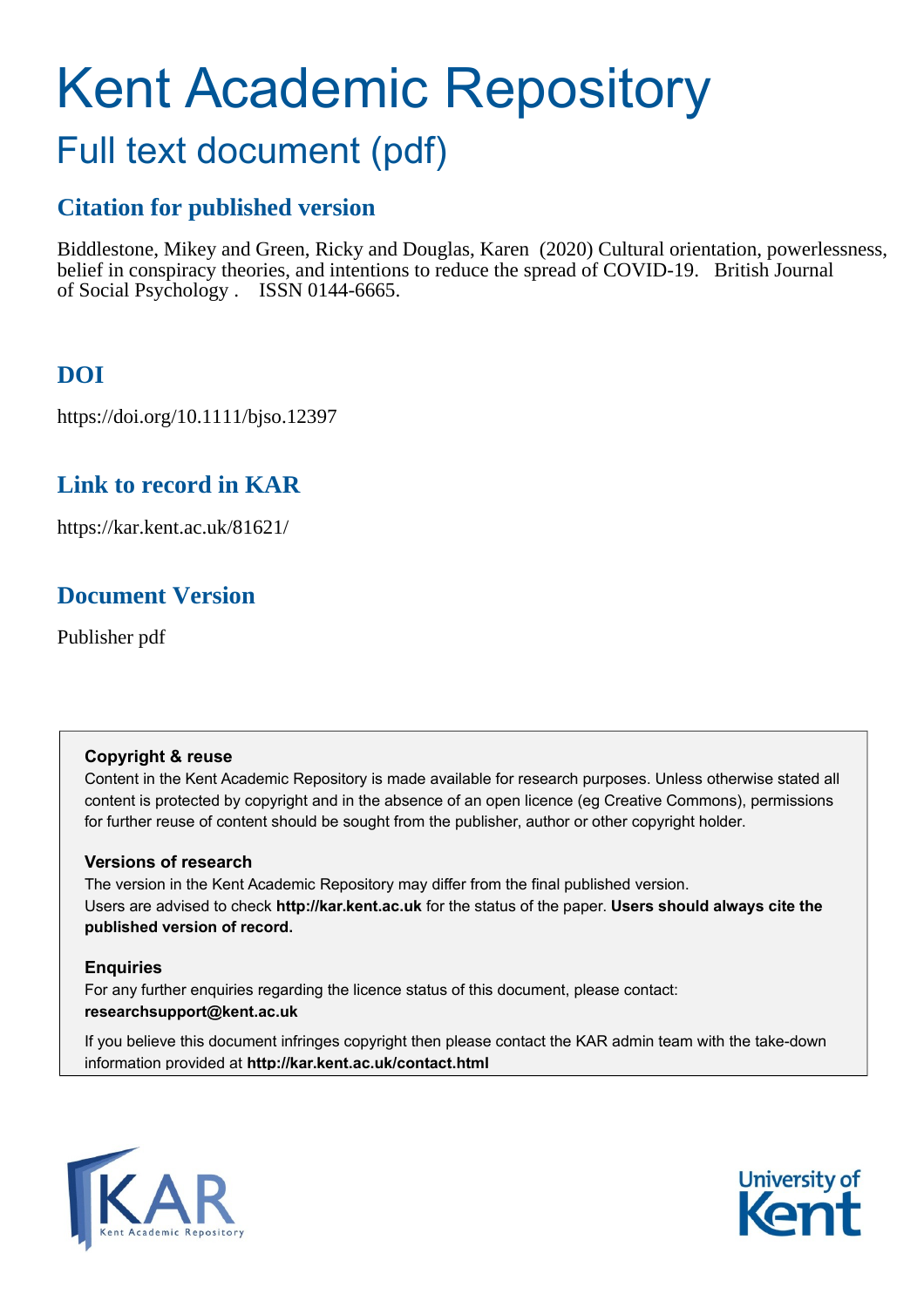



British Journal of Social Psychology (2020) © 2020 The Authors. British Journal of Social Psychology published by John Wiley & Sons Ltd on behalf of British Psychological Society

www.wileyonlinelibrary.com

## Special Section Paper

## Cultural orientation, power, belief in conspiracy theories, and intentions to reduce the spread of COVID-19

Mikey Biddle[s](https://orcid.org/0000-0002-0381-6924)tone\* **D**, Ricky Green **D** and Karen M. Douglas **D** University of Kent, UK

The current study investigated cultural and psychological factors associated with intentions to reduce the spread of COVID-19. Participants ( $n = 704$ ) completed measures of individualism–collectivism, belief in conspiracy theories about COVID-19, feelings of powerlessness, and intentions to engage in behaviours that reduce the spread of COVID-19. Results revealed that vertical individualism negatively predicted intentions to engage in social distancing, directly and indirectly through both belief in COVID-19 conspiracy theories and feelings of powerlessness. Vertical collectivism positively predicted social distancing intentions directly. Horizontal collectivism positively predicted social distancing intentions indirectly through feelings of powerlessness. Finally, horizontal collectivism positively predicted hygiene-related intentions both directly and indirectly through lower feelings of powerlessness. These findings suggest that promoting collectivism may be a way to increase engagement with efforts to reduce the spread of COVID-19. They also highlight the importance of examining the interplay between culture and both personal feelings (powerlessness) and information consumption (conspiracy theories) during times of crisis.

In March 2020, the global COVID-19 crisis was officially labelled a pandemic (WHO, 2020a). Governments around the world have since taken unprecedented steps to mitigate the spread of the virus, such as encouraging social distancing and improving hygiene practices. Making these measures work is a significant challenge for governments (Tominey, 2020). It is therefore important to understand what factors influence people's intentions to comply. Researchers have emphasized the importance of considering social psychological factors in attempts to limit the spread of COVID-19 (Van Bavel et al., 2020). Drawing on social psychological expertise, advisory groups have specifically highlighted the role that cultural factors could play in people's intentions to engage with government instructions (SAGE, 2020). In the current research, we examine the link between cultural orientation and people's intentions to engage in behaviours to reduce the spread of COVID-19. We further examine two potential mediators of this relationship, namely

This is an open access article under the terms of the [Creative Commons Attribution](http://creativecommons.org/licenses/by/4.0/) License, which permits use, distribution and reproduction in any medium, provided the original work is properly cited.

<sup>\*</sup>Correspondence should be addressed to Mikey Biddlestone, School of Psychology, Keynes College, Canterbury CT2 7NP, UK (email: [mb978@kent.ac.uk\)](mailto:).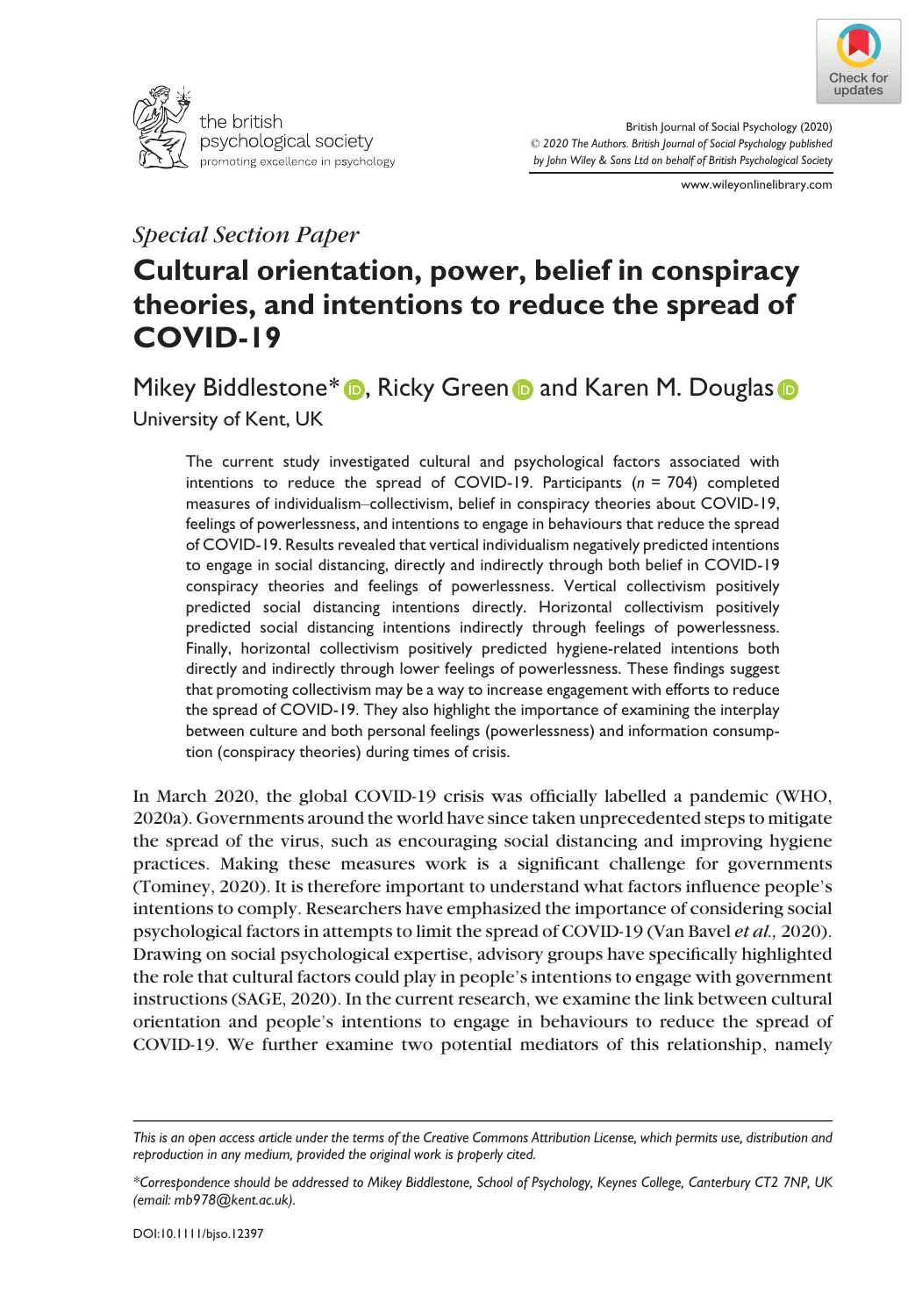#### 2 Mikey Biddlestone et al.

conspiracy theories surrounding COVID-19 (Sweney & Waterson, 2020) and feelings of powerlessness (Xiang et al., 2019; Jolley & Douglas, 2014a, 2014b).

#### Culture and intentions to reduce the spread of COVID-19

Cultural psychology has paid particular attention to the dimensions of individualism, which focuses on prioritizing individual needs above the group's, and collectivism, which focuses on prioritizing group needs above the individual's (see Hofstede et al., 2010). Research has consistently shown that collectivist (versus individualist) cultures demonstrate greater compliance and adherence to social norms (e.g., Kim *et al.*, 1994). In collectivist societies, it is ideal to meet social duties and obligations to maintain group harmony (Miller, Bersoff & Harwood, 1990), whereas individualist societies tend to promote personal freedom over harmony (Markus & Kitayama, 1991). These cultural orientations can also be measured at the level of the individual – that is, within a society some people have a more individualist (versus collectivist) orientation than others (Triandis & Singelis, 1998). This is further broken down into vertical individualism (viewing the self as an autonomous individual who accepts inequality), horizontal individualism (viewing the self as an autonomous individual who prefers equality), vertical collectivism (viewing the self as part of a collective whilst accepting inequality), and horizontal collectivism (viewing the self as part of a collective that emphasizes equality; Singelis et al., 1995).

Adherence to social norms is an important response to collective crises (see Murray et al., 2011; see also Atran, 2012, for different perspectives). Following the COVID-19 pandemic, behavioural science advisors in the United Kingdom have emphasized that promoting a sense of collectivism in individuals could reduce instances of public disorder, increase self-policing, and promote social norms about what constitutes appropriate pandemic behaviour (SAGE, 2020). A sense of collectivism may improve people's attitudes towards actions that involve personal sacrifices. Supporting this idea, at the cultural level Gelfand et al. (2020) found that tighter cultures (considered more collectivist; e.g., Hong Kong, Taiwan, and South Korea) have been able to contain the spread of the virus more efficiently and effectively than looser cultures (considered more individualist; e.g., the United States, Spain, and Italy).

Further indirect evidence points to the potential importance of individualism– collectivism in predicting intentions to reduce the spread of COVID-19. Specifically, research examining climate change perceptions has demonstrated that individualists are less likely than collectivists to engage in climate-friendly actions that involve personal sacrifice (Xiang *et al.*, 2019). Considering these findings, we expect that individualism will have negative, and collectivism will have positive, implications for adherence to behaviours aimed at reducing the spread of COVID-19.

We examined two potential mediators of this predicted relationship. Specifically, we investigated the extent to which belief in conspiracy theories and feelings of powerlessness mediate the relationship between cultural orientation and intentions to engage in behaviours that reduce the spread of COVID-19.

#### Conspiracy theories

Conspiracy theories have been a prominent feature of the pandemic, from the notion that China manufactured the disease as a bioweapon to use against the west, to the idea that 5G technologies spread it (van Bavel *et al.*, 2020). Although no research to date directly links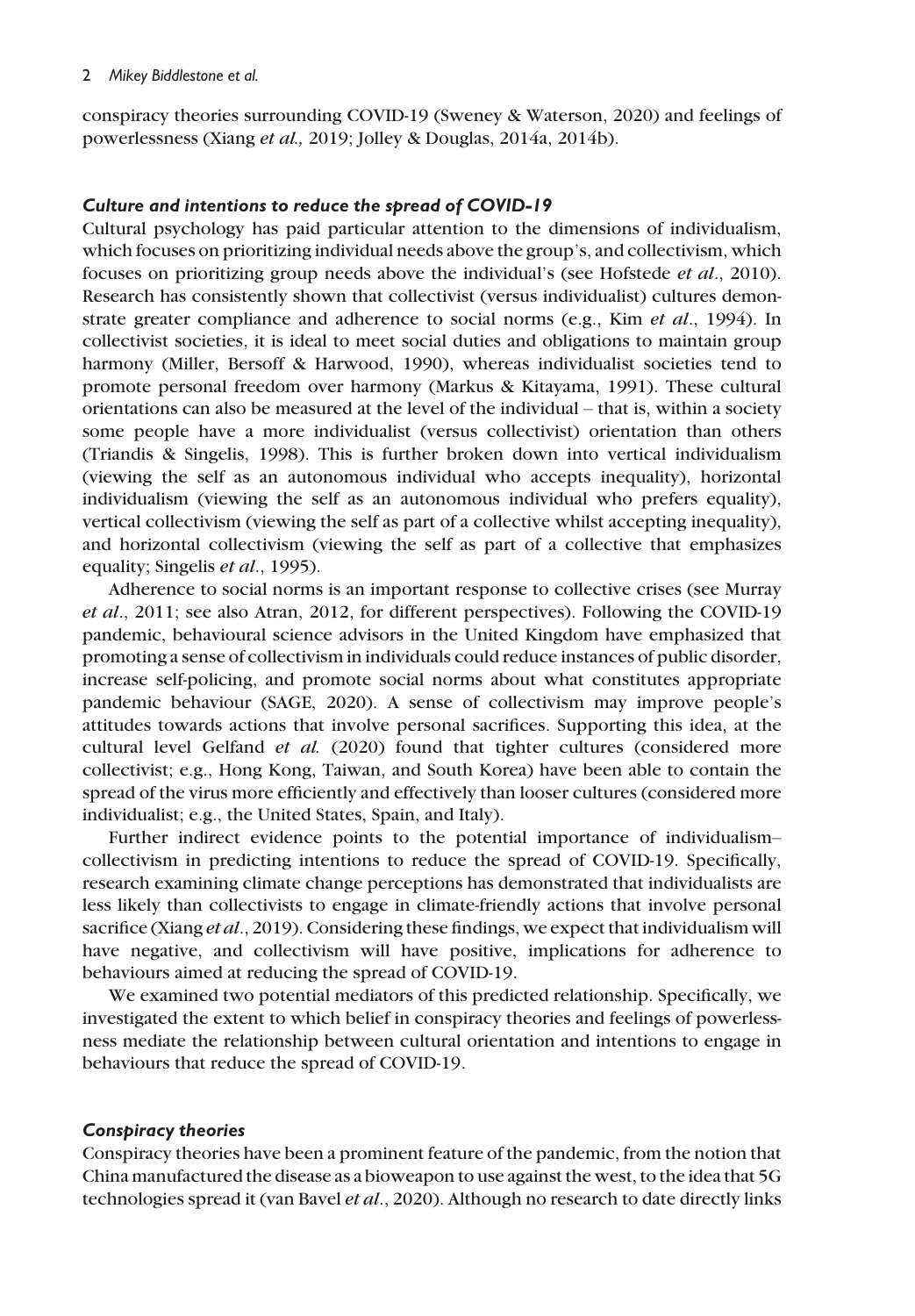belief in conspiracy theories to individualism or collectivism, there is much indirect evidence suggesting that they should be related. For example, the need for uniqueness, which is argued to be a central feature of individualism (e.g., Cai *et al.*, 2018; Wang, Fan, & Ouyang, 2017), consistently predicts conspiracy beliefs (Hart & Graether, 2018; Lantian et al., 2017). Furthermore, individualists (versus collectivists) score higher on the Dark Triad (narcissism, Machiavellianism, and psychopathy; Wilson & Hartley, 2015), and these traits also consistently predict conspiracy beliefs (Cichocka et al., 2015; Douglas & Sutton, 2011; March & Springer, 2019). Therefore, it is reasonable to expect that individualism will be positively, and collectivism negatively, associated with belief in conspiracy theories.

In turn, belief in conspiracy theories has important social and health-related consequences (Douglas et al., 2019) including reduced engagement with mainstream politics, climate change initiatives, and vaccination programmes (Jolley & Douglas, 2014a, 2014b) and has been identified as a likely obstacle to constructive public responses to the pandemic (Van Bavel et al., 2020). Drawing this research together, we therefore predict that individualists (versus collectivists) will show decreased compliance with COVID-19 mitigating activities as a consequence of their belief in COVID-19 conspiracy theories.

#### Powerlessness

Cultural orientation is also associated with feelings of powerlessness – the sense of being unable to make a meaningful impact on important issues (Xiang *et al.*, 2019). For example, Xiang *et al.* found that individualism was positively – and collectivism was negatively – related to feelings of powerlessness concerning climate change. This suggests that collectivists may garner feelings of power to overcome issues that require collective effort, whereas individualists may be less able to draw on such power. That is, collectivists may feel that they can rely on others to take action on global issues, making their own personal contribution in such cases more meaningful. Individualists, on the other hand, are less likely to feel empowered by collective support, ultimately making their own personal contribution feel less meaningful. Therefore, it is possible that feelings of powerlessness may help explain individualists' and collectivists' different responses to COVID-19.

Research has also demonstrated that feelings of powerlessness predict health-related behaviours. For example, Jolley and Douglas (2014b) found that feelings of powerlessness mediated the relationship between conspiracy beliefs and lower vaccination intentions, a relationship they also demonstrated for climate-friendly behaviours (Jolley & Douglas, 2014a). Feelings of powerlessness are therefore also likely to negatively influence people's responses to the pandemic. Drawing this research together, we therefore explore the possibility that individualists (versus collectivists) will show decreased compliance with COVID-19 mitigating activities as a consequence of heightened feelings of powerlessness. Following previous research, we also predict that feelings of powerlessness will mediate the relationship between conspiracy belief and COVID-19 intentions.

#### The present study

We tested the relationships between individualism–collectivism and behavioural intentions during the COVID-19 pandemic. These intentions were specifically related to social distancing and hygiene measures. We also examined the potential mediating roles of conspiracy beliefs and powerlessness. We hypothesized that both vertical and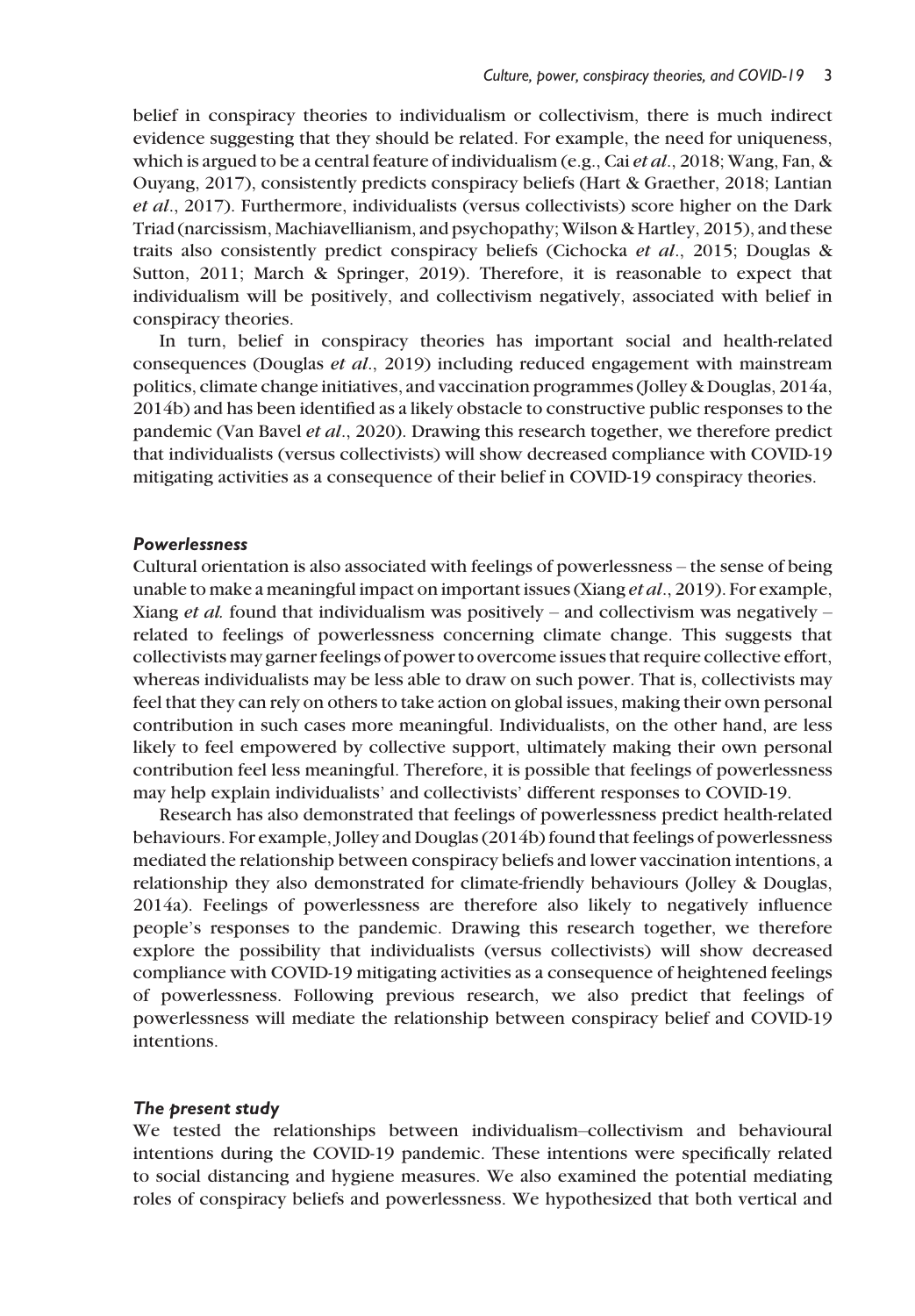#### 4 Mikey Biddlestone et al.

horizontal individualism would predict lower, and that both vertical and horizontal collectivism would predict higher, intentions to engage in behaviours that reduce the spread of COVID-19. Furthermore, we hypothesized that the relationships between individualism–collectivism and engagement with behaviours that reduce the spread of COVID-19 would be mediated by both belief in COVID-19 conspiracy theories and feelings of powerlessness. Finally, we expected to conceptually replicate previous findings by showing that feelings of powerlessness mediate the relationship between COVID-19 conspiracy beliefs and COVID-19 intentions.<sup>1</sup>

#### Method

#### Participants and design

Seven hundred and twenty-four participants<sup>2</sup> were recruited for this correlational study (from 4 to 13 April 2020) via posts on social media  $(n = 413)$  and Reddit forums  $(n = 311)^3$  We excluded participants who failed at least one of two attention checks  $(n = 20)$ . The remaining participants  $(n = 704; 376$  women, 306 men, 10 non-binary, 10 rather not say, 2 transgender,  $M_{\text{age}} = 37.26$  years,  $SD_{\text{age}} = 12.51$ <sup>4</sup> were included in the final analyses. Of this sample, 34.2% were British, 30.4% were American, and the remaining 35.4% were made up of 64 different nationalities.<sup>5</sup>

#### Materials and procedure

The questionnaire was designed and administered using Qualtrics. Participants read an information page and gave their consent to take part. They were then asked to complete a series of measures in random order, except for the demographic measures which always appeared in the same order at the end of the questionnaire.

To measure intentions to reduce the spread of COVID-19, participants reported the likelihood that they would engage in 12 behaviours. Eight were related to social distancing (e.g., 'Remain at least 2 metres (6 feet) apart from other people'; 'Isolate yourself for at least 1 week if you show even mild cold or flu symptoms';  $1 = \text{definitely not to}$  $5 = \text{definitely yes}, \alpha = .73$  and four were related to hygiene measures (e.g., 'Wash your hands after every outing'; 'Wash your hands before eating';  $\alpha = .55$ ). Individualismcollectivism was measured using Triandis and Gelfand's (1998) scale. Participants rated the extent to which 16 items described them. Four items measured vertical individualism (e.g., 'It is important that I do my job better than others' and 'Winning is everything'; 1 = *definitely no* to 5 = *definitely yes*,  $\alpha$  = .65), four measured horizontal individualism (e.g., 'I'd rather depend on myself than others' and 'My personal identity, independent of

 $1$  We included additional variables and hypotheses but omit them here due to space restrictions. The key pre-registered hypothesis (i.e., that vertical and horizontal individualism would predict lower, and that vertical and horizontal collectivism would predict higher, COVID-19 intentions) is presented here. Two of the pre-registered mediation hypotheses (i.e., that relationships between individualism–collectivism and COVID-19 intentions would be mediated by both conspiracy beliefs and feelings of powerlessness, and that feelings of powerlessness would mediate the relationship between conspiracy beliefs and intentions) are also presented here. Pre-registration documentation is here: https://osf.io/sqtpz/?view\_only=[cb1a947ac12a41ec8e35c878df76c1a4,](https://osf.io/sqtpz/?view_only=cb1a947ac12a41ec8e35c878df76c1a4) and other pre-registered analyses are presented in the Supplementary Materials.

 $2$  According to Fritz and MacKinnon (2007), to detect a small mediation effect with a power of .8 using bias-corrected bootstrapping, a minimum sample size of 462 is required.

<sup>&</sup>lt;sup>3</sup> Controlling for method of data collection did not affect the pattern of results (see Supplementary Materials).<br><sup>4</sup> Age is based on  $n = 701$ .

 $5$  Nationality is based on n = 694.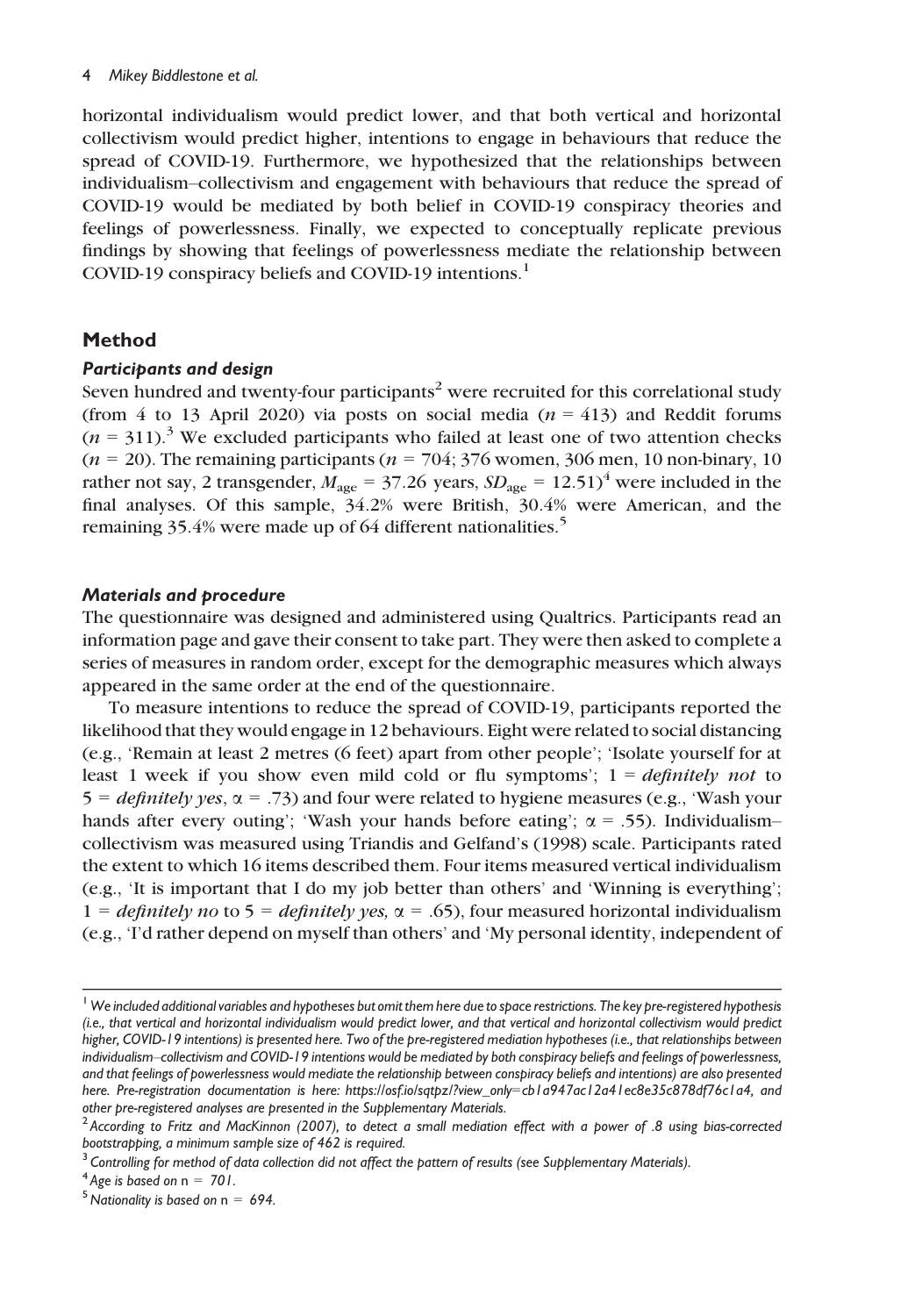others, is very important to me';  $\alpha = .64$ ), four measured vertical collectivism (e.g., 'It is important to me that I respect the decisions made by my groups' and 'Parents and children must stay together as much as possible';  $\alpha = .64$ ), and four measured horizontal collectivism (e.g., 'I feel good when I cooperate with others' and 'To me, pleasure is spending time with others';  $\alpha = .69$ ).

We designed 10 statements measuring belief in COVID-19 conspiracy theories (e.g., 'Coronavirus was purposefully created in, and released from, a biochemistry lab in Wuhan, China' and 'The implementation of 5G technology is a means of deliberately spreading Coronavirus';  $1 = strongly disagree$  to  $7 = strongly \ degree$ ,  $\alpha = .90$ ). A threeitem scale of powerlessness concerning the spread of COVID-19 was adapted from Jolley and Douglas (2014a, 2014b; e.g., 'I feel that the Coronavirus is too big for my actions to have an impact' and 'I feel that my actions will not affect the outcome of Coronavirus'; 1 = strongly disagree and 6 = strongly agree,  $\alpha$  = .88).

Lastly, participants provided demographic details, which we included as control variables. In addition to age and gender, they rated their education level  $(1 = high (semior)$ school/lower,  $2 = \text{backelor's}, 3 = \text{master's}, 4 = \text{post-gradient/higher}$ , religiosity  $(1 = not$  religious at all,  $7 = very$  religious), and political orientation  $(1 = extremely$ *left-wing*,  $5 =$  *extremely right-wing*). We also controlled for whether participants had any underlying health conditions that may impact the severity of symptoms if they contracted COVID-19 (yes or no). Finally, participants were debriefed and thanked.

#### **Results**

Means, standard deviations, and zero-order correlations are in Table 1. To test our hypotheses, we used the *Lavaan* package in  $R$  to perform confirmatory factor analysis (CFA) and structural equation modelling (SEM). Inspection of normality statistics showed that the data for a number of items in the intentions and conspiracy belief scales were skewed. Therefore, bootstrapping was performed on all subsequent analyses.

After creating CFA models for each of our independent variables, potential mediators, and dependent variables, we performed SEM controlling for demographic variables<sup>6</sup> and using the factors from the CFA, achieving reasonable overall global and local fit,  $\chi^2(904) = 2015.05, p < .001; CFI = .89; TLI = .88; RMSEA = .04, p = 1; SRMR = .06$ (see Figure 1).7Although this final model did not quite achieve good global fit, we stopped adding paths recommended by the modification indices when adding said paths started worsening the model fit.

In the model, social distancing intentions were positively predicted by horizontal collectivism, but only indirectly through lower feelings of powerlessness, standardized indirect effect =  $.04$  [0.02, 0.06] (see Figure 1). Vertical individualism, however, negatively predicted social distancing intentions, directly and indirectly through belief in COVID-19 conspiracy theories, standardized indirect effect  $= -0.04$  [ $-0.06$ ,  $-0.02$ ], and feelings of powerlessness, standardized indirect effect =  $-0.02$  [ $-0.04$ ,  $-0.01$ ].

<sup>&</sup>lt;sup>6</sup> So that we could include gender as a dichotomous variable in the analysis, we excluded participants who did not report being male or female (n = 22; remaining n = 682).<br><sup>7</sup> Due to skewness and kurtosis, one item from the social distancing measure was removed ('Isolate yourself for at least 1 week if

you know you have been in contact with someone with Coronavirus') and one hygiene item was also removed ('Wash your hands after using the toilet'). This was not problematic conceptually since similar items were already included in the analyses. The final sub-scales provided the best model fit, and reliability was not compromised by removing these items (social distancing = .73, hygiene  $= .52$ ).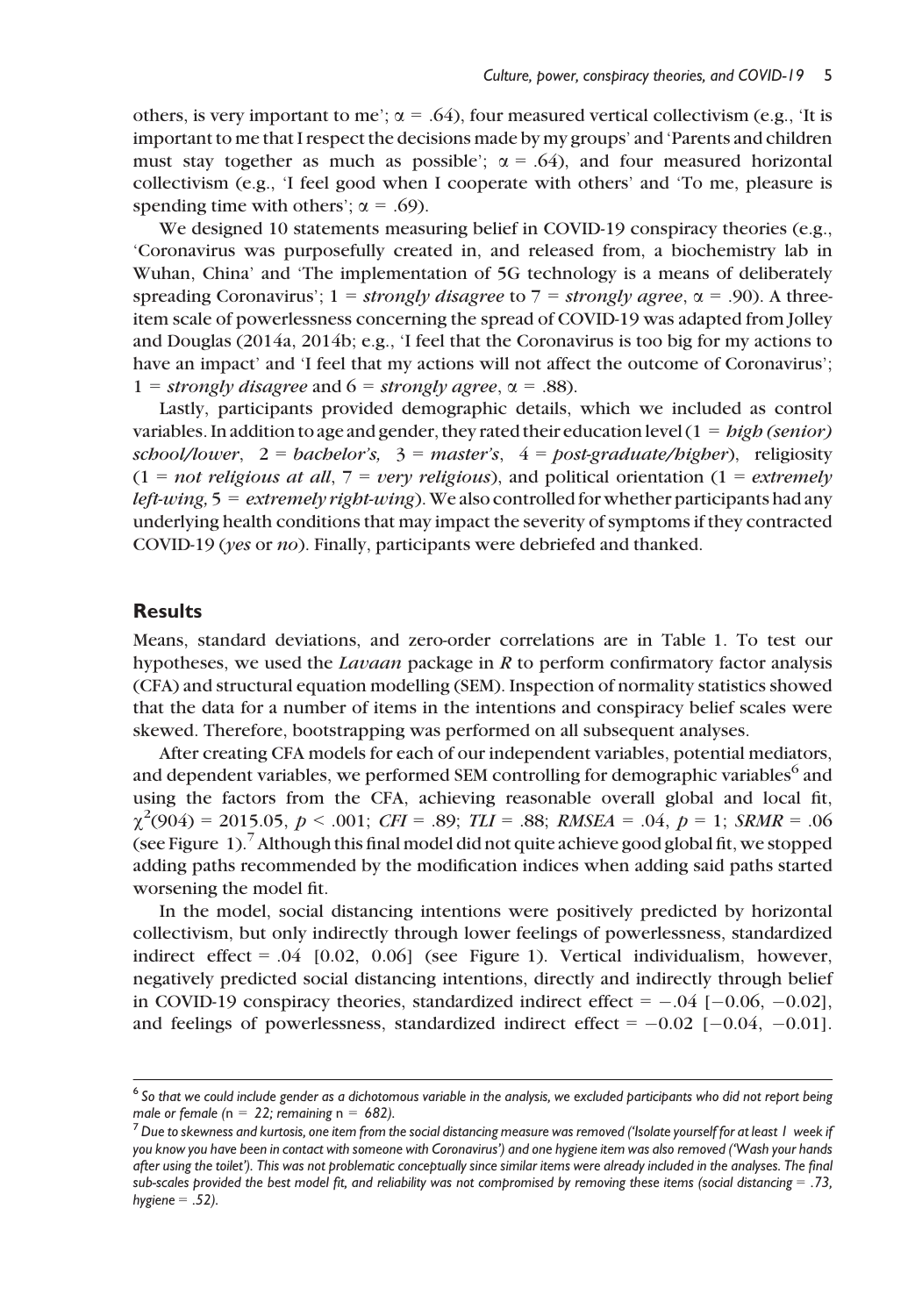| Table 1. Means, standard deviations, and zero-order correlations |      |                  |         |         |         |                           |                                                                                                                                                                                                                                                                                                                                                                                                                                                                                                                                                                                                      |                                                                                          |                                                  |
|------------------------------------------------------------------|------|------------------|---------|---------|---------|---------------------------|------------------------------------------------------------------------------------------------------------------------------------------------------------------------------------------------------------------------------------------------------------------------------------------------------------------------------------------------------------------------------------------------------------------------------------------------------------------------------------------------------------------------------------------------------------------------------------------------------|------------------------------------------------------------------------------------------|--------------------------------------------------|
| Variable                                                         |      |                  |         |         |         |                           |                                                                                                                                                                                                                                                                                                                                                                                                                                                                                                                                                                                                      |                                                                                          |                                                  |
| I. Hygiene intentions                                            | 3.85 | 0.63             | $35***$ |         |         |                           | $.15***$                                                                                                                                                                                                                                                                                                                                                                                                                                                                                                                                                                                             |                                                                                          |                                                  |
| 2. Social distancing intentions                                  | 4.31 | 0.65             |         | $-14**$ | $-5$    | $\overset{*}{\mathbf{8}}$ |                                                                                                                                                                                                                                                                                                                                                                                                                                                                                                                                                                                                      |                                                                                          |                                                  |
| 3. Vertical individualism                                        | 4.24 | $-52$            |         |         | $23***$ | $.17***$                  | $\begin{array}{c} -18 \rightarrow 0 \\ -18 \rightarrow 0 \\ -18 \rightarrow 0 \\ -18 \rightarrow 0 \\ -18 \rightarrow 0 \\ -18 \rightarrow 0 \\ -18 \rightarrow 0 \\ -18 \rightarrow 0 \\ -18 \rightarrow 0 \\ -18 \rightarrow 0 \\ -18 \rightarrow 0 \\ -18 \rightarrow 0 \\ -18 \rightarrow 0 \\ -18 \rightarrow 0 \\ -18 \rightarrow 0 \\ -18 \rightarrow 0 \\ -18 \rightarrow 0 \\ -18 \rightarrow 0 \\ -18 \rightarrow 0 \\ -18 \rightarrow 0 \\ -18 \rightarrow 0 \\ -18 \rightarrow 0 \\ -18 \rightarrow 0 \\ -18 \rightarrow 0 \\ -18 \rightarrow 0 \\ -18 \rightarrow 0 \\ -18 \rightarrow$ | $-3$<br>$-1$ $-4$ $-8$<br>$-1$ $-8$ $-8$<br>$-3$<br>$-3$<br>$-3$<br>$-3$<br>$-3$<br>$-3$ |                                                  |
| 4. Horizontal individualism                                      | 6.61 |                  |         |         |         | $-5$                      |                                                                                                                                                                                                                                                                                                                                                                                                                                                                                                                                                                                                      |                                                                                          |                                                  |
| 5. Vertical collectivism                                         | 6.15 | 1.49             |         |         |         |                           |                                                                                                                                                                                                                                                                                                                                                                                                                                                                                                                                                                                                      |                                                                                          | ****<br>--26***<br>--26***<br>--26***<br>--26*** |
| 6. Horizontal collectivism                                       | 6.75 | $\overline{131}$ |         |         |         |                           |                                                                                                                                                                                                                                                                                                                                                                                                                                                                                                                                                                                                      | $-03$                                                                                    |                                                  |
| 7. COVID-19 conspiracies                                         | 50   | ë                |         |         |         |                           |                                                                                                                                                                                                                                                                                                                                                                                                                                                                                                                                                                                                      |                                                                                          |                                                  |

| l<br>١                |
|-----------------------|
| i<br>ı<br>।<br>र<br>í |
|                       |
|                       |
| Í                     |
|                       |
| J                     |

6. Horizontal collectivism  $6.75$   $-26***$ 7. COVID–19 conspiracies 1.50 0.57 – .18\*\*\* 8. Powerlessness 2.46 1.20  $\frac{4}{1}$  $\frac{3}{1}$  $\frac{5}{1}$  $\frac{7}{1}$ <br> $\frac{6}{1}$  $6.15$ <br> $6.75$  $1.50$ <br>2.46 7. COVID-19 conspiracies 6. Horizontal collectivism 5. Vertical collectivism 8. Powerlessness  $\overline{\phantom{a}}$ 

 $\overline{1}$ 

Note. \* $p < 0.05$ ; \*\* $p < 0$ |; \*\*\* $p < 0.01$ . Note. \* $p < 0$ 5; \*\* $p < 0$ 1; \*\*\* $p < 001$ .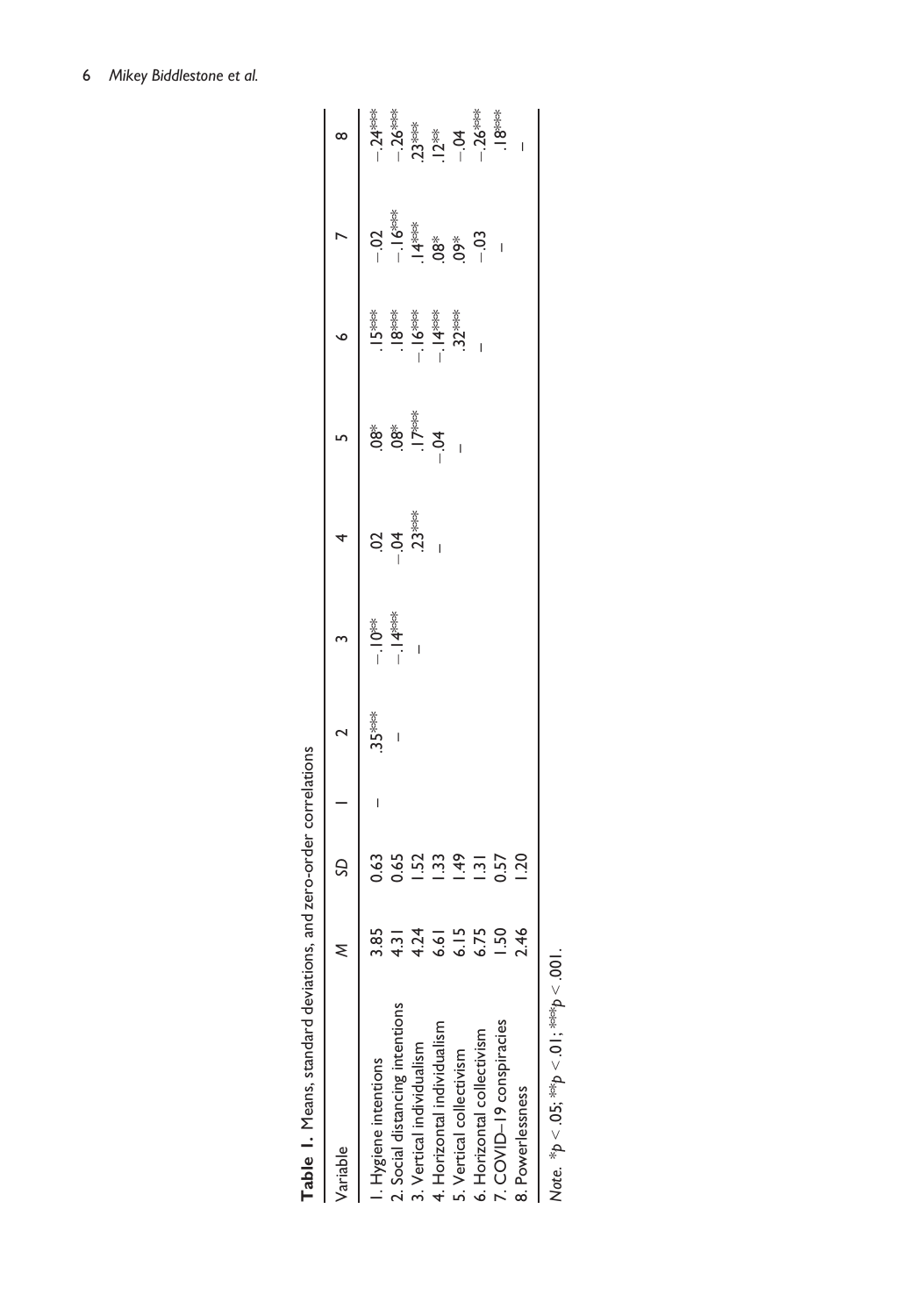

Figure 1. Predictors of social distancing intentions in the final SEM model (controlling for demographics). Non-significant paths, demographic paths, and paths predicting hygiene intentions have been removed for ease of viewing. Direct effects are reported in parentheses, and total effects are reported without parentheses. The total effect of vertical individualism on social distancing is firstly reported through conspiracy beliefs, and secondly through powerlessness. All values are standardised beta coefficients.



Figure 2. Predictors of hygiene intentions in the final SEM model (controlling for demographics). Nonsignificant paths, demographic paths, and paths predicting social distancing intentions have been removed for ease of viewing. Direct effects are reported in parentheses, and total effects are reported without parentheses. All values are standardised beta coefficients.

Vertical collectivism positively predicted social distancing on a direct path alone. Hygiene intentions were only positively predicted by horizontal collectivism, both directly and indirectly through lower feelings of powerlessness, standardized indirect effect = .05  $[0.02, 0.07]$  (see Figure 2).<sup>8</sup> Finally, as predicted, belief in COVID-19 conspiracy theories

<sup>8</sup> Results remained largely the same when controlling for nationality (see Supplementary Materials).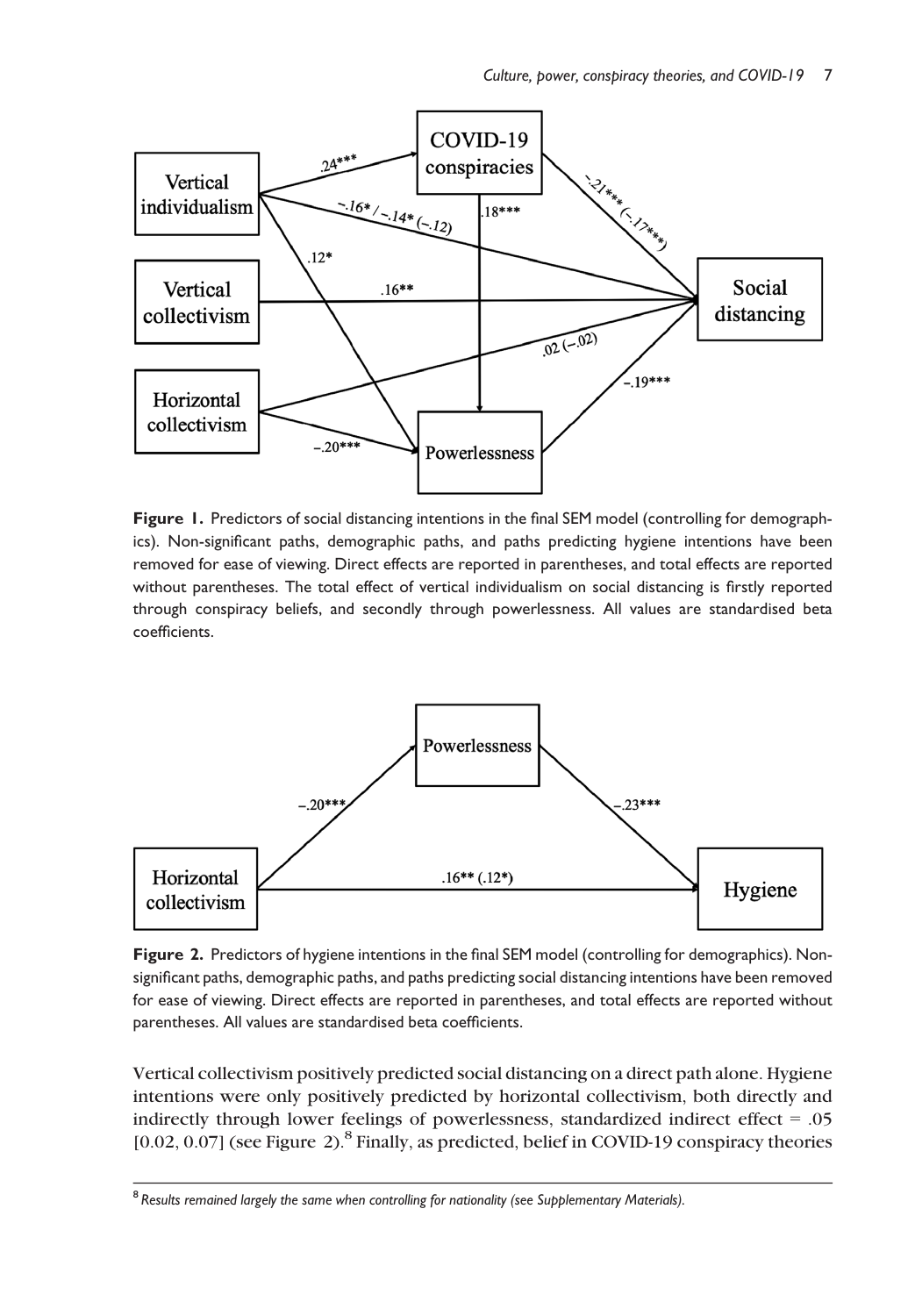negatively predicted social distancing intentions both directly and indirectly through feelings of powerlessness, standardized indirect effect =  $-.04$  [ $-0.05$ ,  $-0.01$ ].<sup>9</sup>

#### **Discussion**

Individualists and collectivists showed different intentions to engage in activities that reduce the spread of COVID-19. Specifically, vertical individualism directly predicted lower intentions to engage in social distancing behaviours once the mediating effects were taken into account. Levels of collectivism (both horizontal and vertical), on the other hand, predicted higher social distancing intentions. Furthermore, horizontal collectivism positively predicted hygiene-related intentions, but individualism was not associated with these behaviours. Interestingly, support for our hypotheses was stronger for the social distancing than hygiene intentions. However, supporting Gelfand *et al.*'s (2020) analysis, the current research broadly suggests that a 'tighter' cultural orientation is associated with positive responses to the pandemic and that government efforts to improve compliance could therefore consider promoting a collectivist orientation amongst the general public.

The current research also adds to existing findings by demonstrating that individualist– collectivist differences in response to COVID-19 were further influenced by feelings of personal power. In addition, vertical individualists (but not collectivists) appear to be affected by the conspiracy theories that are circulating about COVID-19. The current 'infodemic' surrounding COVID-19 (WHO, 2020b) may also therefore be more likely to affect individualist versus collectivist cultures. Interventions that focus on empowerment and those that address conspiracy theories and other forms of misinformation are therefore likely to improve people's engagement with behaviours that reduce the spread of COVID-19.

Our results also support previous findings that collectivists, versus individualists, are more likely to display adaptive responses during times of crisis more generally (e.g., Murray et al., 2011; Schaller & Duncan, 2007). The positive link between levels of individualism, powerlessness, and COVID-19 inaction also corroborates Xiang et al.'s (2019) findings in the context of climate change. Moreover, the current findings extend previous literature demonstrating a link between conspiracy belief, feelings of powerlessness, and climate change inaction (see Jolley & Douglas, 2014a, 2014b), by demonstrating that this link may be particularly important for individualists in the case of COVID-19. Whilst the correlational nature of this study restricts us from making conclusions about cause and effect, previous research suggests that our final mediation models are similar to experimental results in other contexts (see Jolley & Douglas, 2014a, 2014b; Xiang et al., 2019). The current findings are therefore likely to be useful beyond the COVID-19 crisis.

Some other limitations of the current study need to be noted. Despite the large sample size and inclusion of 65 nationalities, almost 65% of the participants were either American or British. The study is therefore not internationally representative and does not allow us to test for cross-cultural or cross-national differences. Future research should access collectivist communities to increase the generalizability of these findings. It should also include a general measure of conspiracy belief, such as the Generic Conspiracist Beliefs Scale (GCBS; Brotherton, French, & Pickering, 2013), in order to examine more general links between individualism–collectivism, conspiracy beliefs, powerlessness, and

<sup>&</sup>lt;sup>9</sup> Model fit was less satisfactory without the link between COVID-19 conspiracy belief and feelings of powerlessness. See Supplementary Materials for the alternative model.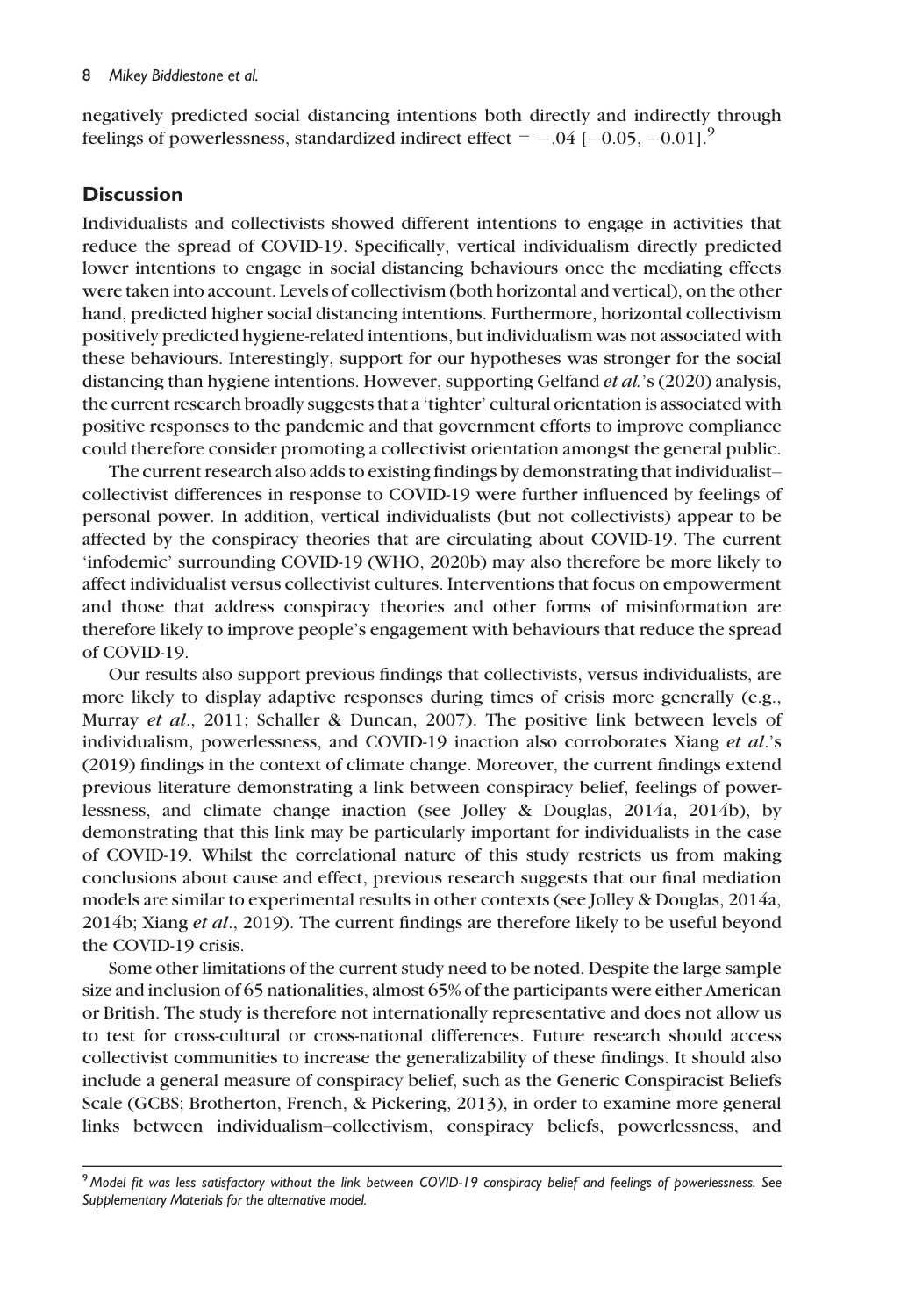intentions. We also note that effect sizes in the current study were small, suggesting that many other factors influence the COVID-19 response. Furthermore, the literature requires experimental investigations of the indirect paths observed in our results (Van den Bos et al., 2014). This would allow us to more stringently evaluate behavioural scientists' recommendation to promote collectivism (SAGE, 2020) as part of the COVID-19 response.

Overall, the current research provides further insight into the potential role of individualism–collectivism in times of crisis. Clearly communicating that 'we are all in this together' could be a fruitful endeavour in encouraging people to comply in this particular case and also during future crises. National leaders would also do well to follow this advice themselves and set an example for the general public. The current research also emphasizes the importance of examining the interplay between cultural factors and personal feelings (powerlessness) and information consumption (conspiracy theories) in this time of crisis. Finally, it raises the interesting possibility that during crises, collectivism encourages a powerful response, but individualism removes a sense of power and replaces it with potentially harmful conspiracy beliefs.

#### Acknowledgements

The authors received no specific funding for this work. They thank Robbie Sutton and Mahsa Barzy for helpful comments on this paper.

#### Author contributions

Mikey Biddlestone, MSc (Conceptualization; Data curation; Formal analysis; Investigation; Methodology; Project administration; Resources; Software; Validation; Visualization; Writing – original draft; Writing – review & editing) Ricky Green (Conceptualization; Data curation; Formal analysis; Investigation; Methodology; Project administration; Software; Validation; Visualization; Writing – original draft; Writing – review & editing) Karen Douglas (Conceptualization; Data curation; Formal analysis; Methodology; Project administration; Supervision; Validation; Writing – review & editing).

#### Conflicts of interest

All authors declare no conflict of interest.

#### Data availability statement

All data are available via the Open Science Framework: [https://osf.io/sqtpz/?view\\_only=cb1a](https://osf.io/sqtpz/?view_only=cb1a947ac12a41ec8e35c878df76c1a4) [947ac12a41ec8e35c878df76c1a4](https://osf.io/sqtpz/?view_only=cb1a947ac12a41ec8e35c878df76c1a4). We originally included other variables and hypotheses but do not present them in this paper due to space restrictions. Please see Appendix S1 for these results.

#### References

Atran, S. (2012). Parasite stress is not so critical to the history of religions or major modern group formations. Behavioral and Brain Sciences, 35(2), 79–80. [https://doi.org/10.1017/](https://doi.org/10.1017/s0140525x11001361) [s0140525x11001361](https://doi.org/10.1017/s0140525x11001361)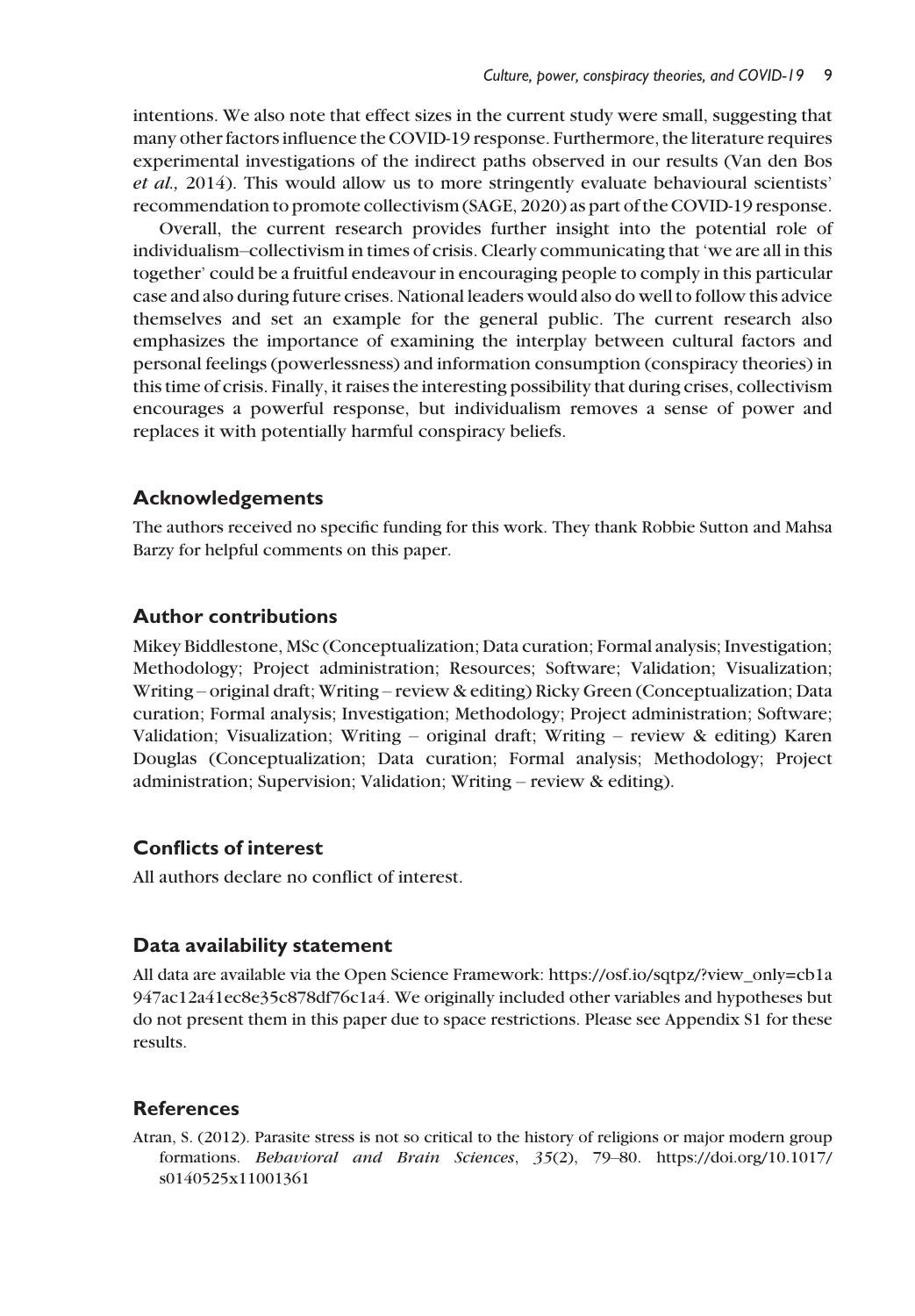- Brotherton, R., French, C. C., & Pickering, A. D. (2013). Measuring belief in conspiracy theories: The generic Conspiracist beliefs scale. Frontiers in Psychology, 4, 1–14. [https://doi.org/10.3389/](https://doi.org/10.3389/fpsyg.2013.00279) [fpsyg.2013.00279](https://doi.org/10.3389/fpsyg.2013.00279)
- Cai, H., Zou, X., Feng, Y., Liu, Y., & Jing, Y. (2018). Increasing need for uniqueness in contemporary China: Empirical evidence. Frontiers in Psychology, 9, 1–7. [https://doi.org/10.3389/fpsyg.](https://doi.org/10.3389/fpsyg.2018.00554) [2018.00554](https://doi.org/10.3389/fpsyg.2018.00554)
- Cichocka, A., Marchlewska, M., Golec de Zavala, A. (2015). Does Self-Love or Self-Hate Predict Conspiracy Beliefs? Narcissism, Self-Esteem, and the Endorsement of Conspiracy Theories. Social Psychological and Personality Science, 7(2), 157–166. [https://doi.org/10.1177/](http://dx.doi.org/10.1177/1948550615616170) [1948550615616170](http://dx.doi.org/10.1177/1948550615616170)
- Douglas, K. M., & Sutton, R. M. (2011). Does it take one to know one? Endorsement of conspiracy theories is influenced by personal willingness to conspire. British Journal of Social Psychology, 50(3), 544–552.<https://doi.org/10.1111/j.2044-8309.2010.02018.x>
- Douglas, K. M., Uscinski, J. E., Sutton, R. M., Cichocka, A., Nefes, T., Ang, C. S., & Deravi, F. (2019). Understanding conspiracy theories. Advances in Political Psychology, 40(1), 1-33. [https://doi.](https://doi.org/10.1111/pops.12568) [org/10.1111/pops.12568](https://doi.org/10.1111/pops.12568)
- Fritz, M. S., & MacKinnon, D. P. (2007). Required sample size to detect the mediated effect. Psychological Science, 18(3), 233–239.<https://doi.org/10.1111/j.1467-9280.2007.01882.x>
- Gelfand, M. J., Jackson, J. C., Pan, X., Nau, D., Dagher, M. M., Lange, P. V., & Chiu, C. (2020). The Importance of Cultural Tightness and Government Efficiency For Understanding COVID-19 Growth and Death Rates. Retrieved from<https://doi.org/10.31234/osf.io/m7f8a>
- Hart, J., & Graether, M. (2018). Something's going on here: Psychological predictors of belief in conspiracy theories. Journal of Individual Differences, 39(4), 229-237. [https://doi.org/10.](https://doi.org/10.1027/1614-0001/a000268) [1027/1614-0001/a000268](https://doi.org/10.1027/1614-0001/a000268)
- Hofstede, G., Hofstede, G. J., & Minkov, M. (2010). Cultures and organizations: Software of the mind (3rd ed.). New York: McGraw Hill Professional.
- Jolley, D., & Douglas, K. M. (2014a). The social consequences of conspiracism: Exposure to conspiracy theories decreases intentions to engage in politics and to reduce one's carbon footprint. British Journal of Psychology, 105(1), 35–56.<https://doi.org/10.1111/bjop.12018>
- Jolley, D., & Douglas, K. M. (2014b). The Effects of Anti-Vaccine Conspiracy Theories on Vaccination Intentions. PLoS ONE, 9(2). [https://doi.org/10.1371/journal.pone.0089177](http://dx.doi.org/10.1371/journal.pone.0089177)
- Kim, U., Triandis, H. C., Kâğitçibaşi, Ç. Choi, S.-C., & Yoon, G. (1994). *Cross-cultural research and* methodology series, Vol. 18. Individualism and collectivism: Theory, method, and applications, Michigan: Sage Publications, Inc.
- Lantian, A., Muller, D., Nurra, C., & Douglas, K. M. (2017). "I know things they don't know!" the role of need for uniqueness in belief in conspiracy theories. Social Psychology, 48(3), 160-173. <https://doi.org/10.1027/1864-9335/a000306>
- March, E., & Springer, J. (2019). Belief in conspiracy theories: The predictive role of schizotypy, machiavellianism, and primary psychopathy. PLoS One, 14(12), 1–10. [https://doi.org/10.1371/](https://doi.org/10.1371/journal.pone.0225964) [journal.pone.0225964](https://doi.org/10.1371/journal.pone.0225964)
- Markus, H. R., & Kitayama, S. (1991). Culture and the self: Implications for cognition, emotion, and motivation. Psychological Review, 98(2), 224–253. [https://doi.org/10.1037/0033-295x.98.2.](https://doi.org/10.1037/0033-295x.98.2.224) [224](https://doi.org/10.1037/0033-295x.98.2.224)
- Miller, J. G., Bersoff, D. M., & Harwood, R. L. (1990). Perceptions of social responsibilities in India and in the United States: Moral imperatives or personal decisions? Journal of Personality and Social Psychology, 58(1), 33–47.<https://doi.org/10.1037/0022-3514.58.1.33>
- Murray, D. R., Trudeau, R., & Schaller, M. (2011). On the origins of cultural differences in conformity: Four tests of the pathogen prevalence hypothesis. Personality and Social Psychology Bulletin, 37(3), 318–329.<https://doi.org/10.1177/0146167210394451>
- Schaller, M., & Duncan, L. A. (2007). The behavioral immune system: Its evolution and social psychological implications. In J. P. Forgas, M. G. Haselton & W. V. Hippel (Eds.), Sydney symposium of social psychology. Evolution and the social mind: Evolutionary psychology and social cognition (pp. 293–307). Oxford: Routledge/Taylor & Francis Group.